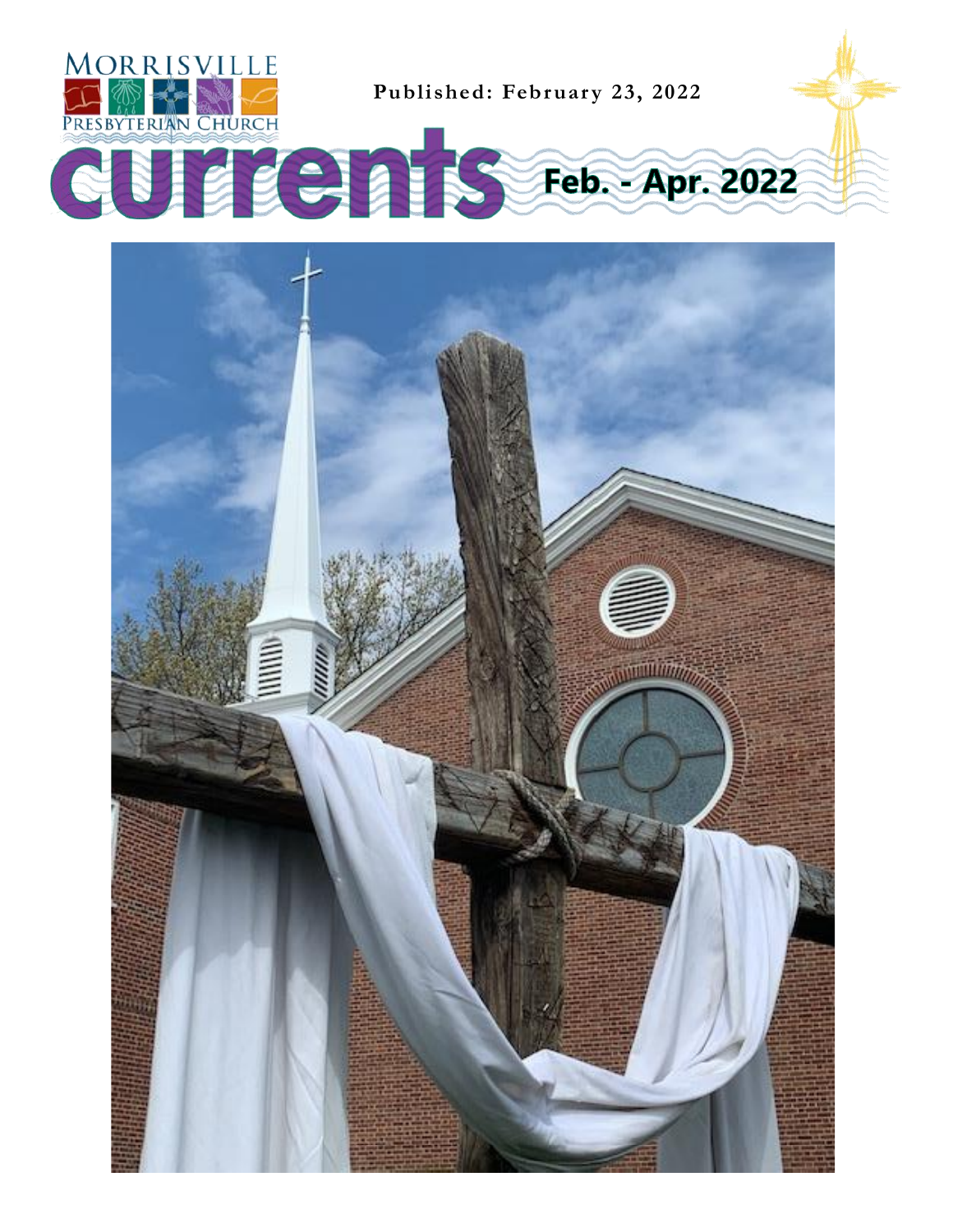![](_page_1_Picture_0.jpeg)

![](_page_1_Picture_1.jpeg)

#### Dearest friends,

What are you giving up for Lent? Unfortunately, the practice of entering into the Lenten season has often been reduced to this question. It's a fine question, but it can only take us so far. The *real* questions of the Lenten season are: How will I find ways to return to God with all that I am and all that I have? And where in my life have I gotten away from God, and what are the disciplines that will enable me to find my way back? Sometimes we hear these questions and are inspired by the challenge to live a life of greater faithfulness. But other times these questions can

feel overwhelming and leave us wondering, "where do I even begin?"

But the season of Lent is not meant to leave us scratching our heads wondering how to begin. The season of Lent is meant to be a time for honesty, reflection, repentance, and prayer. The season of Lent is meant to be that time each year when we're willing to hold a mirror up to our own hearts and ask the very hardest questions of ourselves. And as members of Christ's church, the season of Lent is also a season we journey into together. And so, this Lent, we are going to embark upon this exploration together during worship. Using the hymn, *Take My Life,* as our guide, we're going to explore what it means to live a life of faithfulness. How does God want to use our moments and days, our hands and feet, our heart and mind for God's glory? How can I offer these parts of myself more fully and freely to God?

As we journey into these 40 days of Lent, I invite you to use the hymn, *Take My Life,* as a prayer. A prayer for the life of discipleship we long for; and one where we offer to God all that we are and all that we have because we want to live "ever, only, all for thee." As we seek to live as God's faithful people, may this hymn be our prayer.

With gratitude that we never journey alone,

Rachel

![](_page_1_Picture_9.jpeg)

![](_page_1_Figure_10.jpeg)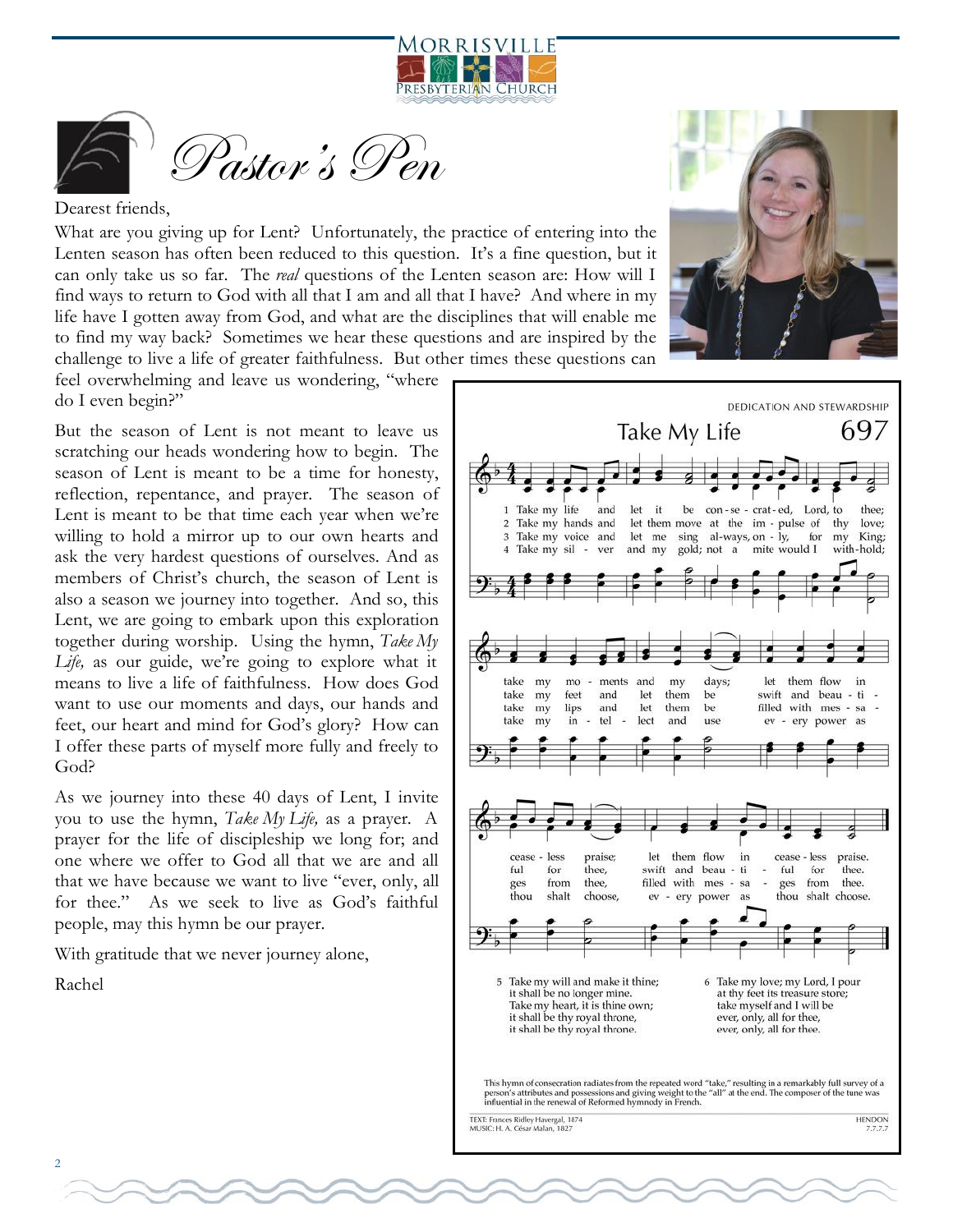![](_page_2_Picture_0.jpeg)

### KEEPING THE FIRE BURNING

Dear Priesthood of All Believers,

In the far reaches of the Daranjir Desert there stands a fire that has been blazing for over 1,500 years. The Atash Behram is a fire made from dried wood that sits in a bronze vessel located in Yazd, Iran. This sacred flame is a ritual from the Zoroastrian religion—the religion of ancient Persian Empires—that recognizes fire as a source of warmth, light, and comfort. So every day, since 470 AD, a Zoroastrian priest places wood in the fire, piece by piece, to keep the eternal flame going.

As I think about how these past several months have fit into the MPC program year, I keep returning to this image of keeping a fire going for several hundred years. Immediately following our Christmas celebrations, we were thrust into the concern of the omicron variant. We saw spikes of cases. We rushed to get at-

![](_page_2_Picture_5.jpeg)

home tests. We prayed for family members, friends, and ourselves. And we also had to adjust as a church family. This January and February our faith formation programs saw a stop to the momentum we had been building from the fall of 2021. We paused in-person Sunday School. We were not allowed to go indoors for Youth Club. For a time, we were not even able to gather in-person for worship. As I was approaching a new 2022 this is the last thing I wanted, even though it was the right decision to keep our church family safe. It was the last thing I wanted, because I was worried about losing that momentum we built after finally being able to gather in-person for Sunday School and continue our gatherings for Youth Club. So when we were forced to pause, because of another change in the pandemic, I was deflated.

And yet, the fire still burned. Like a Zoroastrian priest placing wood in the eternal fire, or the Holy Spirit blazing within the disciples on a Pentecost morning, there is a greater continuity that keeps us going even when we think the momentum is extinguished. These past two months I saw volunteers show up to create space of belonging for young people. I saw youth heed the call to gather for service on Martin Luther King Day. I saw adults continue to deepen their understanding of the Word through Zoom Bible Study. All of these are examples of the continuity of faith that shows up, even when momentum seems lost or we are unsure of the future. When I think about these last few months the image that burns in my head is an eternal fire. A fire kept by faithful people who continue to show up even when we are unsure of what the future holds. A fire that has served as a bridge, in the bleak midwinter, between Christmas and Lent.

As we approach our new season of Lent, my hope is that you will join us in the fire of faith that continues to burn. We will continue to have Adult Sunday School over Zoom where Rachel will lead us in Bible study, and mission partners will show us how they offer their lives to God in their work. We have re-started our in-person Sunday School classes for Pre-k through high school, including launching our Confirmation class! We have created space for youth to gather on Wednesday nights for Youth Club as we seek to cultivate deeper connection with one another and with God. All of these things will continue to take place in the coming months and demonstrate that even though the fire of faith may expand or shrink over time, it will never be extinguished. We hope you will join us.

Grace and Peace to You,

Alex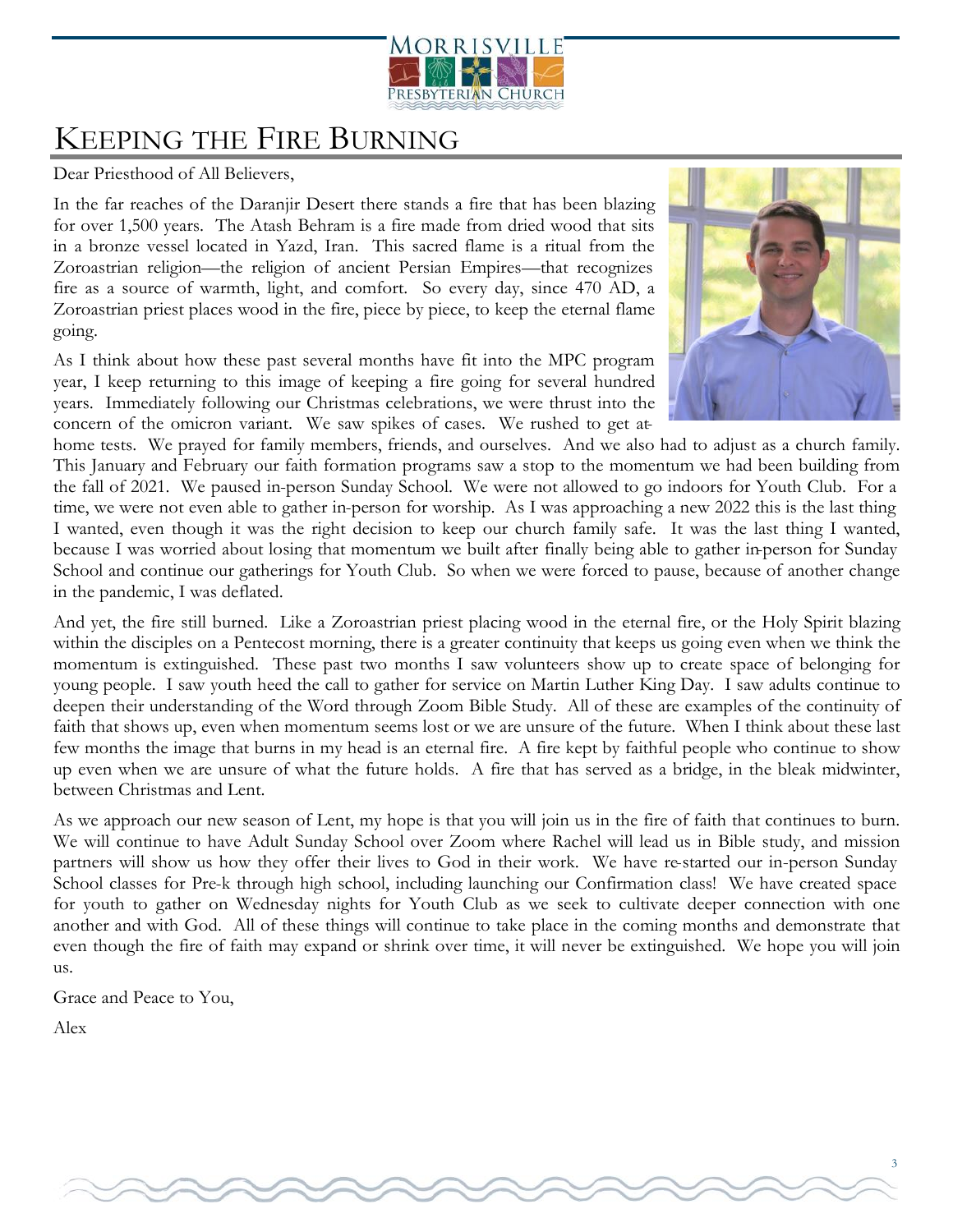![](_page_3_Picture_0.jpeg)

### LENTEN SEASON AT MPC

#### **LENTEN MISSION PROJECT**

This Lenten season we are collecting items to make a birthday cake for our Food Center clients. If you are able, we are asking you to fill a bag with the following items: cake mix, tub of icing, candles, and sprinkles for decorating. Bags can be dropped off in the Communication Center before/after Sunday worship, any Monday night from 7:00 - 8:00 p.m. or any Tuesday morning from 9:00 - 11:00 a.m. Thank you for helping to care for our neighbors!

#### **LENTEN SERMON SERIES - "TAKE MY LIFE"**

Join us during worship for our Lenten Sermon Series which will be led by our pastors based on the hymn, "Take My Life." Leading up to Palm Sunday, we will discover what it means to give to God our moments & days, hands & feet, voice & lips, will & heart and our love & whole self.

#### **LENTEN BAGS**

The season of Lent is approaching and your Worship, Education, and Congregational Ministry Committees assembled bags which include activities to do throughout the 40-day journey. Lenten bags will be available for pick up (one per family, please) in the Communication Center today, March 6. If you are unable to pick one up during these times, please contact the church office to make arrangements to get one.

### CHRISTMAS THANK-YOUS

*The Deacons would like to take this opportunity to thank everyone who filled bags with toiletries and/or donated money to this year's Angel Tree project! It was an incredible success and exceeded our goal of 100 bags, we collected 130 toiletry bags for the Food Center Clients! Included in each Ziploc bag was the list of products collected and an angel blessing letting our clients know God loves them along with MPC's address, phone number and website. The Food Center started distributing these care bags to our clients in January. Again, thanks so much for the wonderful outpouring of generosity!* 

*Boy Scout Troop 3 would like to thank everyone who purchased a Christmas tree and other decorations sold during the annual Christmas Tree Sale. We raised \$8000 on the sale this year which will go towards helping to offset expenses of camping trips, troop supplies, annual dues, and insurance cost to the national organization for each scout, along with other necessities making scouting an enjoyable experience.*

![](_page_3_Picture_11.jpeg)

*A satisfied customer!*

### THANK YOU RON!

On January 9, Ron Workman was recognized for his 24 years of serving as MPC's Clerk of Session. Ron has stepped down from the position and Lisa Zazzu is the new clerk.

![](_page_3_Picture_15.jpeg)

*I'd like to take this opportunity to express my gratitude to the many church members who took the time to send me personal notes acknowledging and thanking me for serving as MPC's Clerk of Session for the last 24 years. It was an honor to serve with many pastors and even more elders, and I am grateful that I had the opportunity to do so. Ron Workman*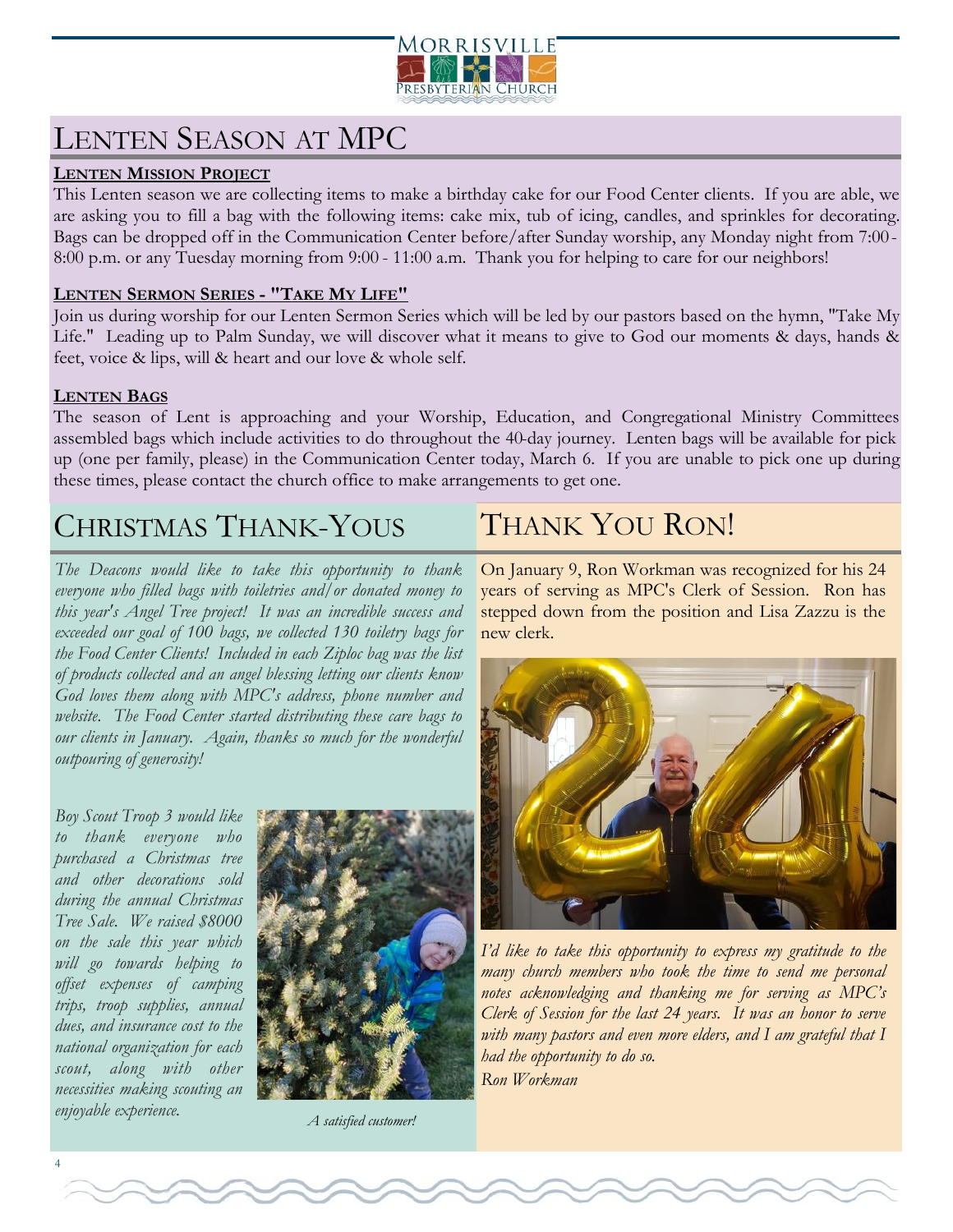![](_page_4_Picture_0.jpeg)

### A LENTEN REFLECTION ON SERVICE

### *Submitted by the Rev. Jack McAnlis, Minister of Visitation*

Our time of Lent is here. While a lot of us are looking forward to Spring or some relief from COVID, we also are people of faith who look forward to the Easter Season. Lent is a pre-Easter time of reflection upon the meaning of the death of Jesus on the cross.

A road sign read, "Jesus died for our sins, let's not disappoint him." That sign holds a double meaning for me and both are negative. There is a cynical meaning in that Jesus died already, once and for all, and we are absolved from all behavior. We therefore have a license to sin boldly, and often, because that gives pleasure to Jesus in heaven and gives legitimacy to Jesus' death and resurrection, fulfilling his reason for coming to Earth.

![](_page_4_Picture_5.jpeg)

The other meaning – let's not disappoint Jesus – when held tightly, that notion

breeds a self-conscious existence with a mind cluttered with lists of what "Jesus would not want us to do." This thinking breeds a conscience fearful of doing anything wrong, fearful of risking the wrath of God, and feeling guilty if we thought Jesus would be disappointed. Jesus did not die so we could live a life of licentiousness or to have a life burdened with guilt.

Jesus died that we might know forgiveness and how that can liberate humans to be responsible creatures of earth and serve their neighbors in love. Jesus reached out to the forsaken, the prostitutes, the poor, the rich who did not know that they were poor, the sick, the grieving, the lonely, and all those who are desperately in need of being in right relationship with God. His acts of compassion show the source of our ministry to others.

When we look upon the cross during Lent and remember Jesus hanging there, we need to reflect on the fact that he obeyed God totally and fully and died because of it. It gives us pause, because he shows us the way to right living as Christians.

# IOC: RESPONSDING THROUGH COMMUNITY STEWARDSHIP

### *Submitted by the Kathleen Foster, Volunteer and VP - Ivins Outreach Center Board of Directors*

In March 2020 with the onset of COVID-19, the Ivins Outreach Center (IOC) had to shut down our *Staying Put*  program, which assists older adults to remain safely in their homes by providing some essential services, such as transportation, and shift our focus. Our 21st Century Grant after-school and summer enrichment camps continued throughout the pandemic even when we had to go from in-person to virtual and then to hybrid classes.

By early April 2020, the Morrisville Giant supermarket reached out to the Director, Darletta Berry-Johnson, and stated that they have food to donate that has hit their shelf life, but not their expiration date. Pre-COVID this food had been picked up by various organizations, but due to the pandemic they weren't picking up, and asked if the IOC could find a way to use the food.

That was the catalyst for the IOC becoming the "point of contact" for community outreach; to modify current programs and to grow and enrich our partnerships with many other agencies, organizations, businesses and churches. The Ivins Outreach Center became the administrators, facilitators, coordinators  $\&/$  or initiators of new programs that focused on those who have been significantly impacted by the effects of this pandemic. Individuals and groups turned to us asking how they can help, our volunteer "pool" increased dramatically and our presence in the community became more wide-spread and visible.

And it kept growing, in ways we never anticipated, expected or felt equipped to handle, yet through God's grace and our incredible volunteers, we somehow managed.

(*continued on page 12*)

5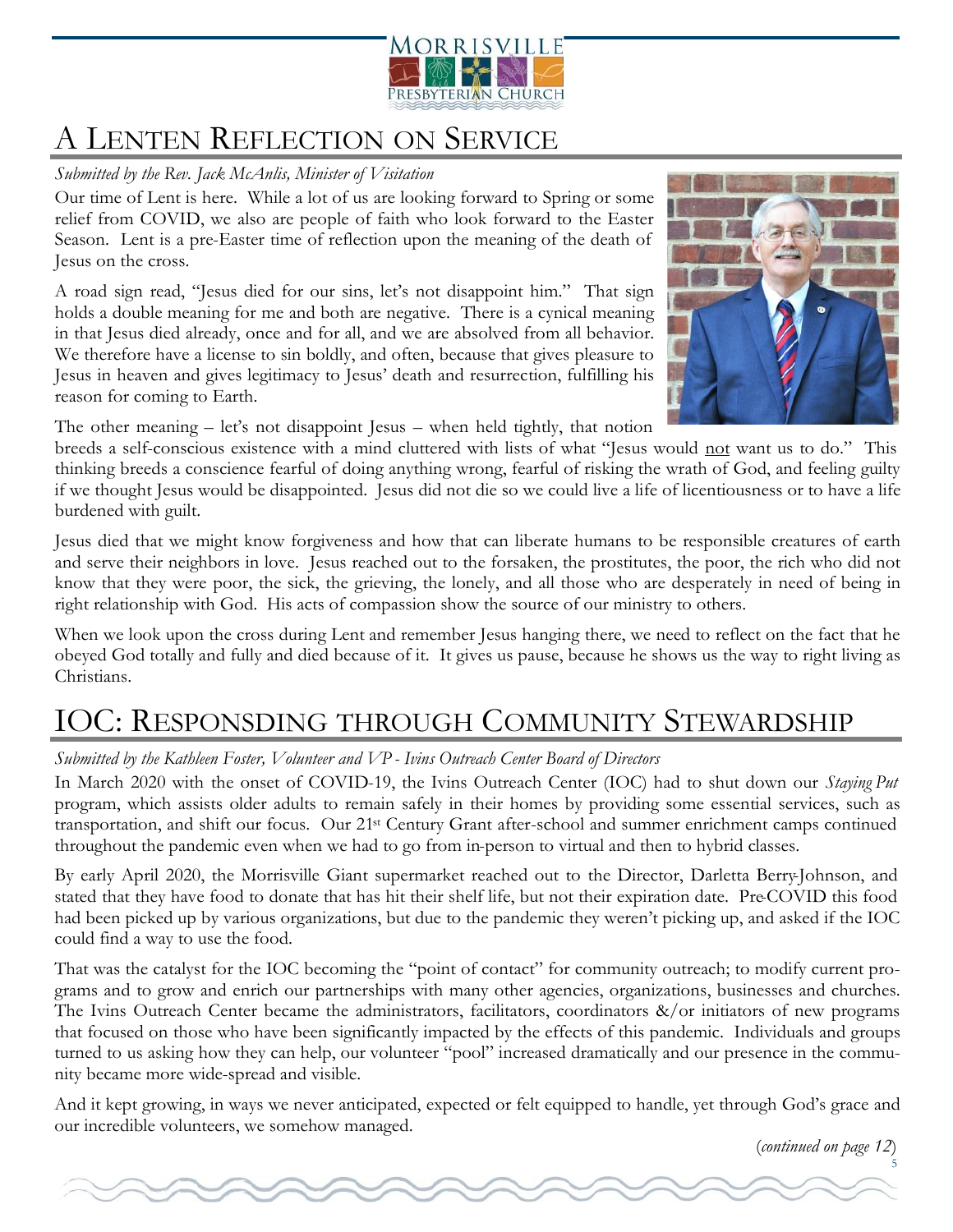![](_page_5_Picture_0.jpeg)

### 2022 MPC OPERATING BUDGET

#### *Submitted by the Patrick Gilbride and Caroline Thompson*

On behalf of the Session and the Budget Committee, please find this report on the approved MPC Operating Budget for 2022, as it was presented at the Congregational Meeting on January 9, and updated to include final figures for 2021. Key highlights (See Exhibit A):

- 1. Calendar 2021 saw our highest level of pledge giving since 2013! 2021 Pledge giving reached \$472K, which is more than \$25K above Budget (\$445K). Thank you to God, to our Stewardship Committee, and to all members who have contributed. For 2022 we are expecting this positive trend to continue. 35% of members increased their pledge for 2022. 4% of members doubled their pledge. Nearly 100% of members who joined MPC in the last three years pledged. The average pledge increased by over \$200. Thank you for being part of this incredible movement.
- 2. More good news to share, we are at full staff! For the first time in many years, all open positions have been filled, most recently filling our Property Manager, Administrative Assistant and Principal Organist positions. The impact of being fully staffed is that we will no longer run favorably vs budget. Additionally, we have budgeted larger than typical increases for the staff due to two factors:
	- a. High Cost of Living adjustment as recommended by Presbytery due to global inflation.
	- b. 2021 Compensation Benchmark study that revealed certain positions as being below market for our region.
- 3. Building and Grounds expenses have increased with inflation, similar to what people are experiencing at home. For example, heating (gas) costs in 2021 are up \$7K. Snow removal also increased \$5K. We have reflected

these increases in 2022, but have found some other savings opportunities to help offset.

- 4. Despite income being higher, the increased expenses (staff and building) are expected to generate a net Ordinary deficit of \$75K. This deficit is slightly higher than the deficit budgeted in 2021 (\$63K). We fund operating deficits from our Unrestricted Savings (see below). Despite budgeting a deficit in 2021, due to higher than expected investment income in December, on top of the high level of Pledge giving, we realized a net Ordinary surplus of \$40K.
- 5. Extraordinary income includes generous bequests received in 2021. Extraordinary expenses include building and grounds capital projects funded from our savings (Temporarily Restricted).

| <b>Exhibit A - 2022 Budget Summary</b>   |                       |                         |                        |                       |     |
|------------------------------------------|-----------------------|-------------------------|------------------------|-----------------------|-----|
|                                          | 2021<br><b>Budget</b> | 2021<br><b>Estimate</b> | 2021<br><b>Actuals</b> | 2022<br><b>Budget</b> |     |
| <b>CURRENT YEAR PLEDGE</b>               | 445.024               | 460,000                 | 472.229                | 470.000               | (1) |
| <b>INVESTMENT INCOME</b>                 | 55.050                | 65.047                  | 108.776                | 65,000                |     |
| <b>ALL OTHER</b>                         | 55.301                | 53,966                  | 67.870                 | 59,800                |     |
| Total Income                             | 555,375               | 579,013                 | 648,876                | 594,800               |     |
| <b>ADMIN. &amp; FINANCE</b>              | 75.166                | 79.930                  | 76.233                 | 80.485                |     |
| <b>BENEV OLENCE</b>                      | 55,000                | 56,537                  | 60.736                 | 58,280                |     |
| <b>BUILDING AND GROUNDS</b>              | 164,788               | 179,728                 | 173.840                | 168,981               | (3) |
| <b>Total MINISTRY</b>                    | 208.061               | 208.062                 | 202.044                | 227.203               | (2) |
| <b>Total MUSIC MINISTRY</b>              | 61.309                | 46.927                  | 52.551                 | 70,906                |     |
| ALL OTHER                                | 54,432                | 44,394                  | 42.945                 | 63,948                |     |
| <b>Total Expenses</b>                    | 618,756               | 615,578                 | 608.349                | 669,804               |     |
| Net Ordinary Income / (Deficit)          | (63, 381)             | (36, 565)               | 40,527                 | (75,004)              | (4) |
| Total Other Income                       | 10,000                | 123,697                 | 124,429                | 3,000                 | (5) |
| <b>Total Other Expense</b>               | (41,000)              | (56, 644)               | (53, 278)              | (40,000)              |     |
| NET OPERATING FUND INCOME /<br>(DEFICIT) | (94, 381)             | 30,489                  | 111,678                | (112,004)             |     |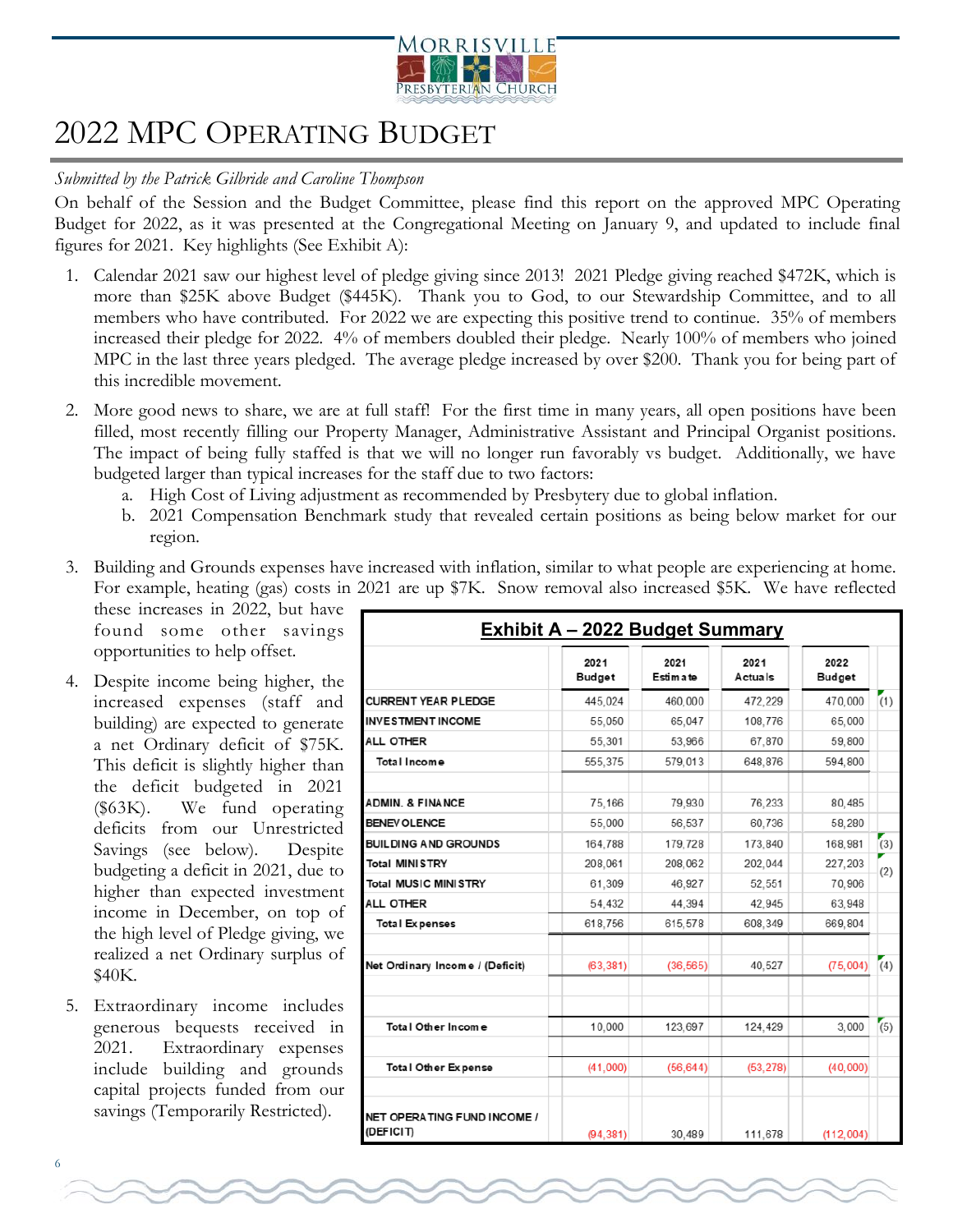![](_page_6_Picture_0.jpeg)

# OPERATING BUDGET (CONTINUED)

We are grateful to report that our savings balance is \$4.1M, up from \$3.6M a year ago (Please refer to "d" in Exhibit B). It is important to note that \$1.2M of this savings is "Restricted" where, per the terms of the gift, we are only

permitted to use the earnings.

So, excluding the "Restricted" portion, we have:

- a. \$1.1M of unrestricted savings (used to fund cash flow and operating deficits),
- b. \$1.6M of temporarily restricted savings (used to fund larger capital projects like the roof or the parking lot)
- c. \$265K designated funds / memorials that are ear-marked for particular line items (e,g, music, scholarships, etc.)

![](_page_6_Figure_8.jpeg)

![](_page_6_Figure_9.jpeg)

*And God is able to provide you with every blessing in abundance, so that by always having enough of everything, you may share abundantly in every good work.* (2 Corinthians 9:8)

We remain so grateful for our congregation and for God's abundant blessings, so that we can continue to do good work in this world, on behalf of Christ's church.

If anyone has any questions or would like to see additional details, please reach out to the church office at [office@mpcusa.org.](mailto:office@mpcusa.org)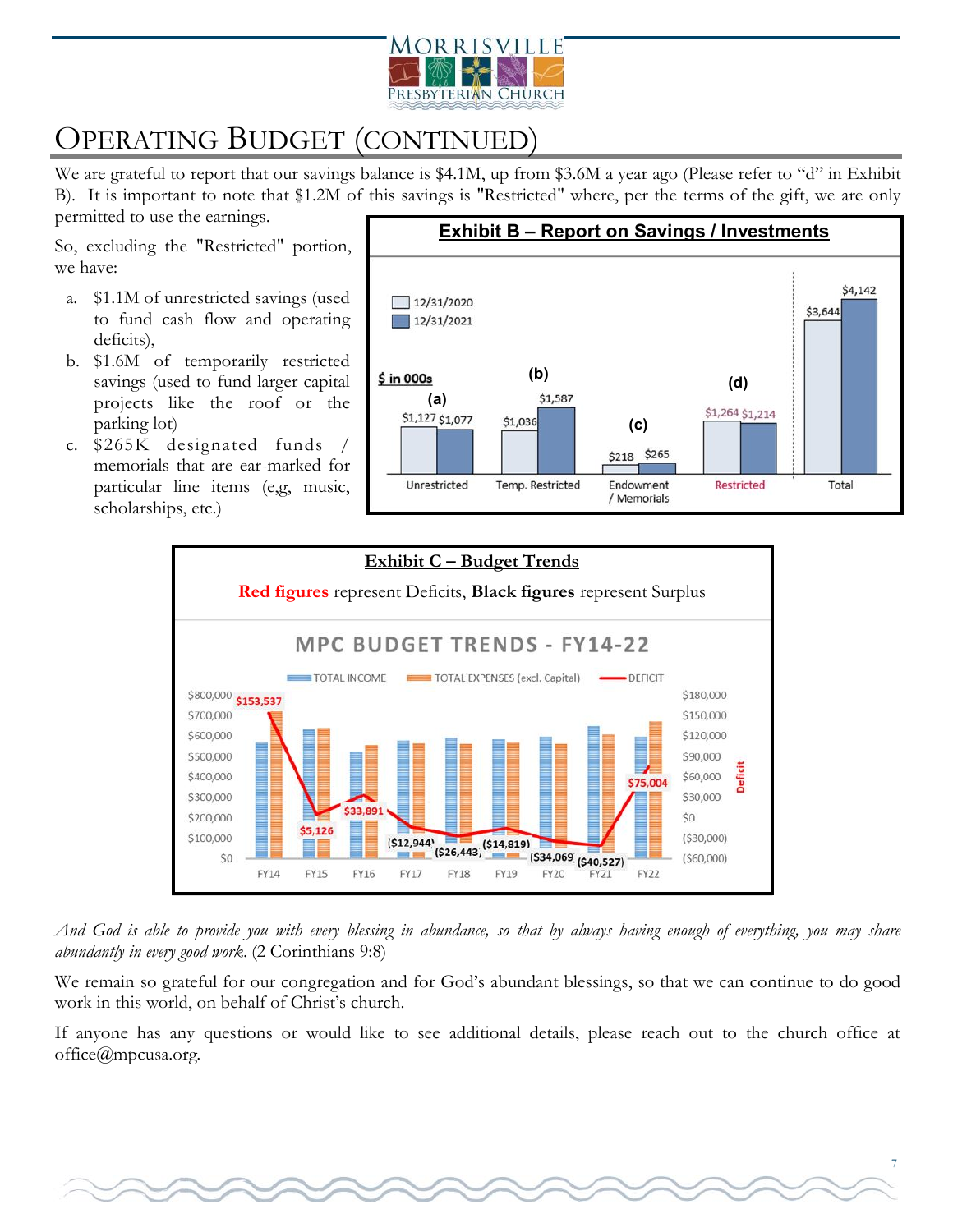![](_page_7_Picture_0.jpeg)

# MPC IS OUTREACHING NEAR AND FAR

*Provided by Ray Hendrickson, Chairperson, MPC Outreach Committee* Here are a few organizations that **YOU** have helped!

**Advocates for Homeless & Those in Need (AHTN)** is a Bucks County interfaith nonprofit that serves the homeless and those in need by providing year-long access to emergency shelter, food and other life-sustaining services with dignity and compassion. Those in Need, Shower Mission, Wheels to Meals, and Code Blue are but a part of AHTN! Visit their website at ahtn.org and see that MPC is a Sapphire Sponsor.

**The Morrisville Presbyterian Towers** provides nursing care and assisted living to seniors in Morrisville/Yardley. Located within walking distance of MPC, this facility has long been assisted many members and pastors of MPC. The commissary located within its facilities, and supervised by our own Linda Seaman, has become an invaluable source for groceries and apartment necessities. Over the years, MPC has provided thousands of dollars in Giant gift cards to supplement the lower costs of items in the commissary.

**Philabundance**, the largest hunger relief organization in the Delaware Valley, seeks to drive hunger from our community today and end hunger forever. This is being done thanks to thousands of donors and hundreds of partners like MPC! Every week you will see a large Philabundance truck in the parking lot of MPC delivering food to the MPC Food Center. Over the years MPC has donated thousands of dollars to Philabundance, thanks to your generous donations. *Lets End Hunger For Good!*

**Presbyterian Disaster Assistance (PDA)** is the emergency and refugee program of the Presbyterian Church U.S.A.. This organization enables congregations (MPC!) and mission partners of the Presbyterian Church (U.S.A) to witness to the healing love of Christ through caring for communities adversely affected by crisis and catastrophic events, both here in the US (Hurricane Ida and floods in North Carolina/Tennessee/Kentucky) and worldwide (Ethiopia, Mozambique and Malawi). Your MPC donations are helping millions affected by disasters.

Should you have any questions on the above organizations or any of the other many organizations MPC has supported, suggestions for other organizations "outside the walls of MPC", or better yet, want to help MPC in the many opportunities of "outreaching", feel free to contact MPC Outreach Chairperson, Ray Hendrickson, or Pastor Alex Lester-Abdalla.

Thank you for being a part of MPC's Outreaching near and far!

For more information about the Holistic Evangelism Project in Tete Province in Mozambique that the Outreach Committee supports, please see page 10.

*Each of you must give as you have made up your mind...for God loves a cheerful giver.* 2 Corinthians 9:7

### *In Loving Memory*

Our sympathy goes out to the families of those who recently passed away:

- Lester Wright, on Sunday, January 30, 2022.
- Frank Queen, on Monday, February 7, 2022.
- Anthony Scarano, on Tuesday, February 15, 2022.

Let us continue to remember these individuals and all members of their families in our prayers at this time.

![](_page_7_Picture_17.jpeg)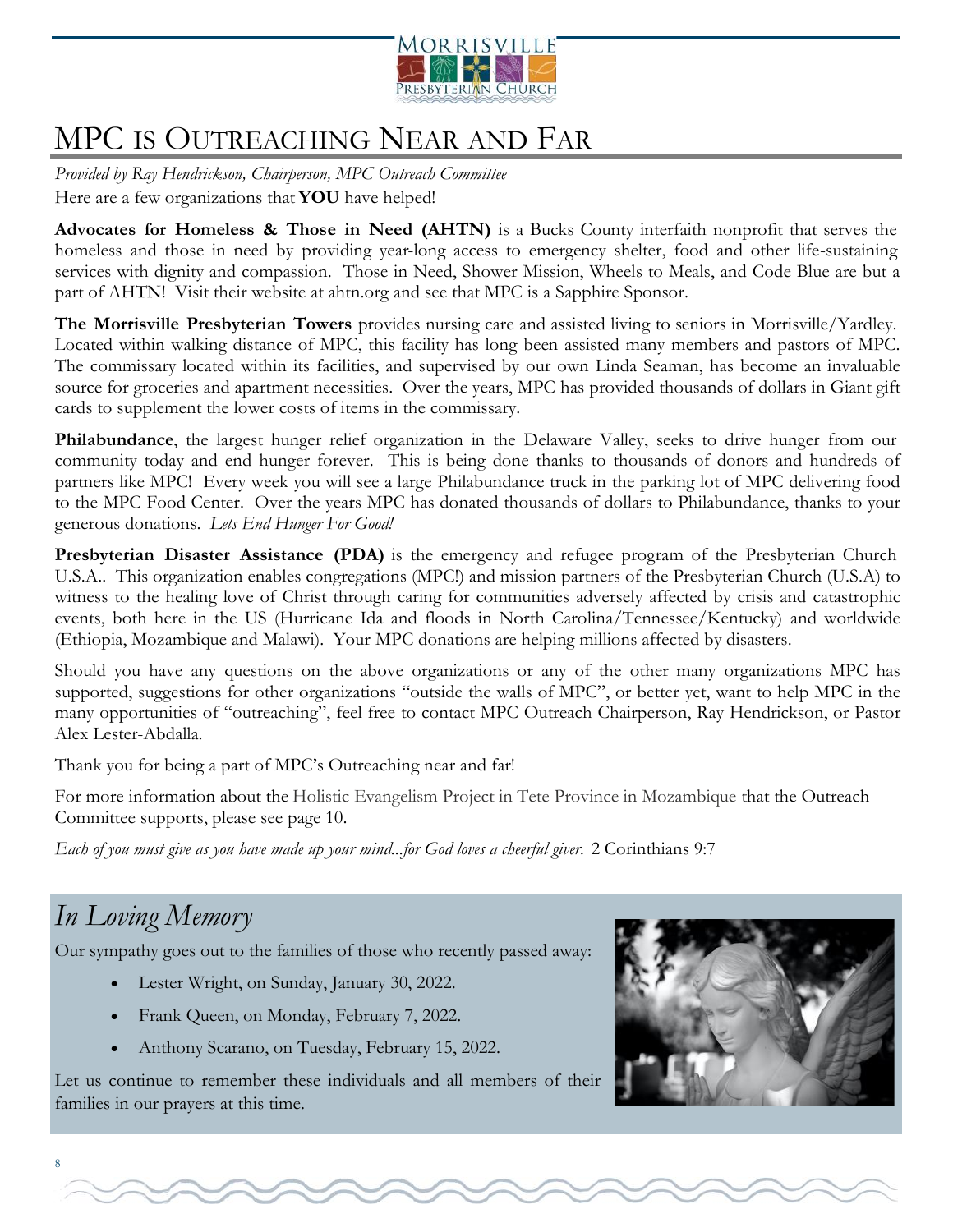![](_page_8_Picture_0.jpeg)

### YOUTH CORNER

#### *Submitted by Pastor Alex Lester-Abdalla*

In the next couple of Currents issues we hope to hear from various youth about their experience at MPC. This season, Pastor Alex interviewed a high school student and middle school student who have long ties to the church. Ahnika Hernandez-Feehan is a sophomore at Pennsbury High School who has shown significant growth in leadership at Youth Club this year. Vincent Kutch is a seventh-grader at Carl Sandburg Middle School who is a regular Youth Club participant and one of our greatest game players.

#### Interview with Ahnika Hernandez-Feehan

#### *How would you describe yourself?*

I think I am outgoing in some situations…I have a lot of interest in art—I don't do it a lot, but I like admiring other peoples' art. And I like playing music...I play a lot of rock music. I think I can appreciate all art and music. I'll admit I do listen to classical music sometimes (chuckle).

#### *Why do you come to Youth Club?*

I think I just grew up at this church so I am really comfortable with everyone. It kind of feels like a giant friend group and we always have fun.

#### *What are some of your earliest memories of growing up in the church?*

I know I was baptized here and I think I was baptized pretty young. I don't know when my family started going here, but I think my brother was also baptized young. So I knew that we went to church every week, unless there was something going on. Like…every week since I was born (laughs). Confirmation, that was fun. It was interesting forming our statements of faith and we did a lot of fun activities along the way, like when we did our retreats. We had the one retreat at a camping-type place.

### *What is your favorite thing that we do at Youth Club?*

I'd have to think about that. Favorite thing…has got to be the games. But, I like that we incorporate our games into our lesson because, you know, our games have more meaning behind them.

*Are there any games in particular that you…?*

GROG! I like Grog and Manhunt.

#### Interview with Vincent Kutch

#### *How would you describe yourself?*

I am not sure really. I like coming to Youth Club. I like doing activities here and they are pretty fun here actually.

*What do you like to do when you are not at Youth Club?*

When I am not at Youth Club, I usually just play with my friends or go for bike rides. I play video games or sometimes I go on bike rides with my friends.

*Why do you come to Youth Club?*

Because it is VERY fun.

#### *What makes it so fun?*

We do some fun activities together like when we were in the Escape Room when we all banded together to try to get out of it. We went mini golfing once…that was fun. And we do tons of other fun things here at Youth Club. We play games here like Broom Ball and other games like that.

#### *How would you describe an escape room?*

It is basically like a room locked on the outside. And there is a certain amount of time you get to solve it. And if you solve it in time you win and if you don't you lose.

#### *How would you describe Youth Club?*

It is pretty fun. And even if you don't like going to church it is still fun and sometimes you even learn about the religion.

9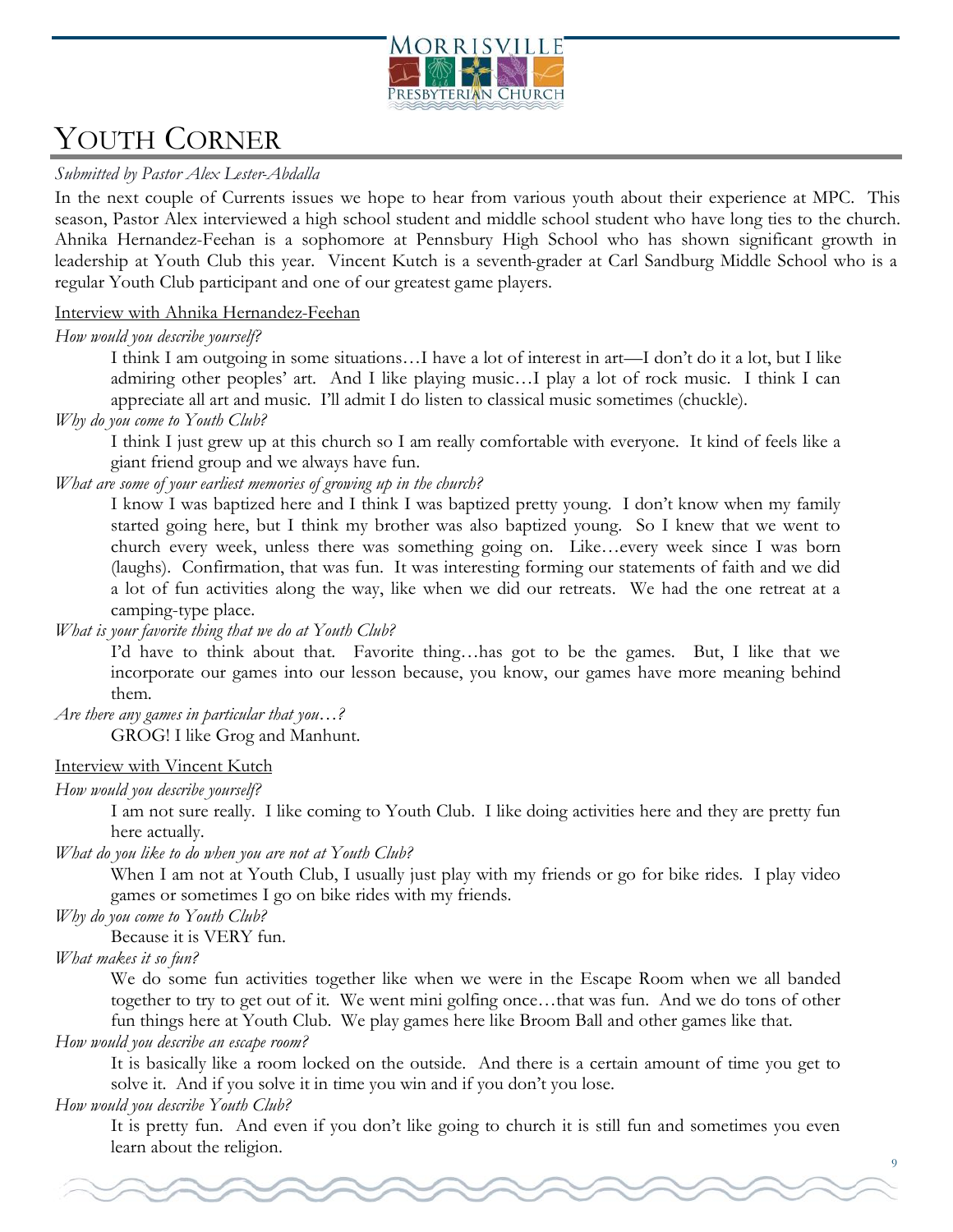![](_page_9_Picture_0.jpeg)

# OUTREACH IN MOZAMBIQUE

Dear Friends of Tete Province,

I have been asked about the state of our Holistic Evangelism Project in Tete Province, Mozambique as our work winds down for this year and we prepare for the new year. In spite of the challenges from COVID-19, 2021 has been a busy and productive year, and 2022 is full of promise.

We celebrated the formal opening by the government of our new clinic in the village of Madzimaera. This much needed clinic is very busy and is making a vital impact on the health of the many surrounding villages.

We were able to drill 15 new wells this year. Nine of the wells were in Tete Province, and six were drilled in Malawi. These wells not only alleviate the heavy burden that women and girls have in collecting the family's daily water, but a nearby well allows girls to attend school after completing their chore of getting water.

We are currently constructing three churches, and we were able to reroof three churches earlier in the year. I am happy to report that we were able to complete the building of a much needed manse for the Zobue church. Rev. Valentim Manuel is the pastor of the Zobue church and about 30 other churches near Zobue.

We have nearly completed the addition of an additional classroom and some office space for an existing school. To finish our construction report, we also built two new toilet blocks for existing schools.

![](_page_9_Picture_8.jpeg)

*Liziye church construction*

![](_page_9_Picture_10.jpeg)

*Khanga school block*

We were able to complete many of our lay leadership training events during times when group activities were permitted under the constantly changing COVID restrictions. COVID cases have not been as numerous as originally feared, but now the new Omicron variant has been detected in Southern Africa. Please pray that it will be contained.

We are excited about the coming year. We are busy making plans for more well drilling and construction of churches and a school. We hope to offer many of the leadership training seminars that will provide evangelists and church leaders in an environment of 90 churches with just three full-time pastors.

Thanks to some dedicated and generous donors, we have some dollar for dollar matching funds for two 2022 priorities. One fund is for \$10,000 to help us replace the project vehicle for Rev. Carlos Faquione who lives in Tete Province. The rugged roads of Tete Province have taken a tough toll on the truck, and we hope to purchase another good used vehicle for \$20000. The second matching fund is for \$30,000 for drilling new wells. Gifts of any size are welcomed for either of these two priorities.

The Lord has richly blessed our work in 2021, and I thank Him for your prayers and faithful support.

Blessings! Berry Long

![](_page_9_Picture_17.jpeg)

*Zobue Manse*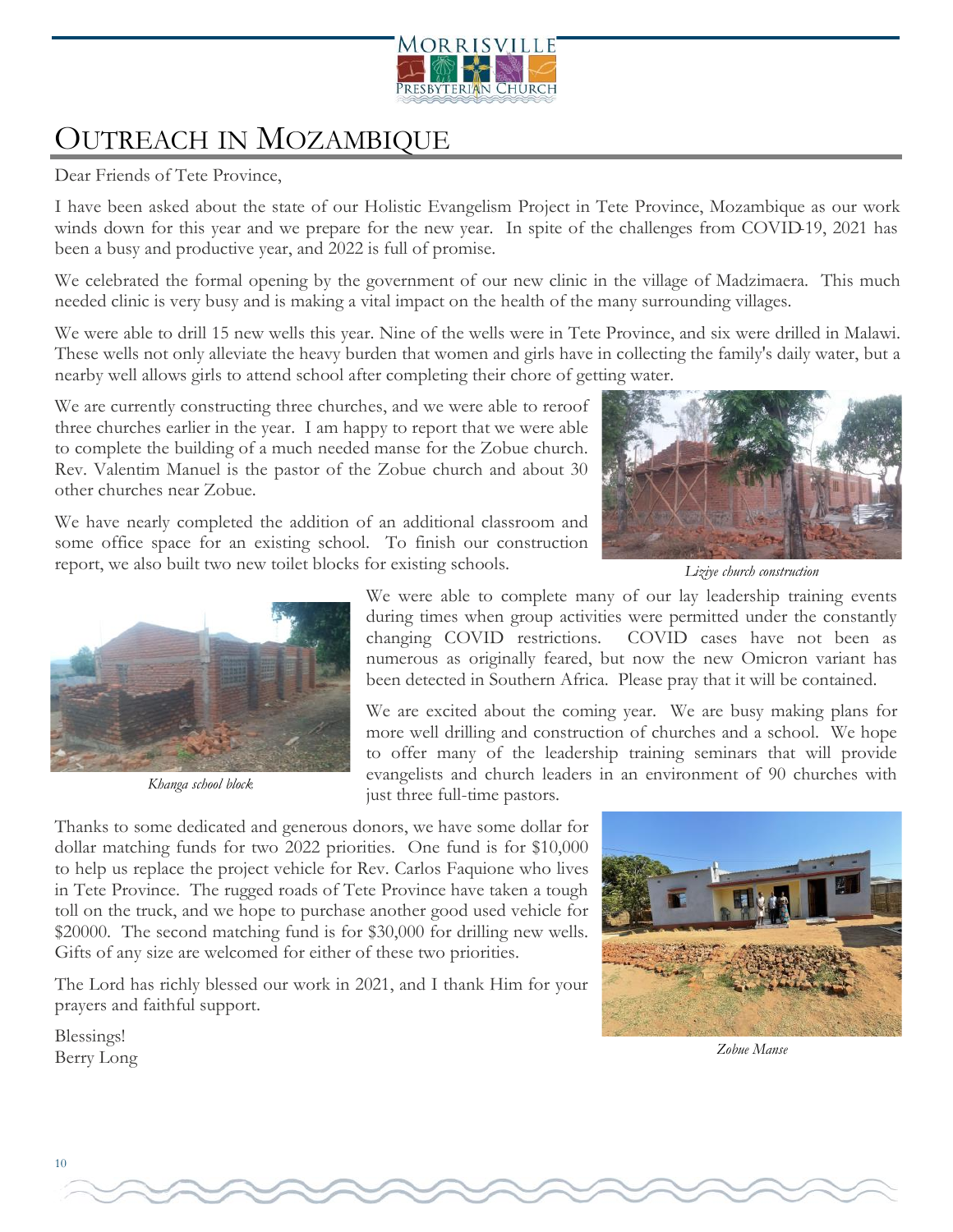![](_page_10_Picture_0.jpeg)

### **2022 Easter Memorials & Honorariums**

*Have you considered honoring, celebrating, or remembering a family member, friend, or loved one this Eastertide? Contributions to our Memorial Fund can be made, not just for remembering a loved one who has passed, but also for honoring someone in your life now. Once again this year, out of consideration for those who are allergic to lilies, our Easter Flowers will be beautiful, multi-colored tulips.*

![](_page_10_Picture_3.jpeg)

11

#### EASTER TULIPS

Tulips, which beautify the church on Easter, may be given as memorials. They can be taken home after Easter worship or delivered to a homebound member by the Deacons. **Please fill out the form below and return it with your check in the amount of \$8.00 per plant ordered to the church office by Monday, March 28.**

#### MUSIC MINISTRY

Memorial contributions to this fund help to supplement the music ministry program. In the past these funds have been used to invest in ORFF instruments for enhancing the children's music program, hand bell equipment, guest clinicians, and additional musicians for special music offerings. Contributions of any amount are welcome. **To be listed in the Bulletin, please submit the form below by Sunday, April 3.**

#### DEACONS' FOOD BASKET PROGRAM

Three times a year the deacons of our church collect groceries, organize them into grocery bags, and give them to mission partners across Trenton and Lower Bucks County. The food that our church provides go straight to homes of folks who need them during the Thanksgiving, Christmas, and Easter holidays. **To be listed in the Bulletin, please submit the form below by Sunday, April 3.**

#### Easter Memorial & Honorarium Contributions

*Please do not add the memorial contribution amount to your weekly pledge payment! Make checks payable to MPC with the type of memorial noted on the memo line.* I (we) wish to make the following contribution(s) to: **Easter Tulips** (\$8.00 each) **Number of Plants Amount attached** \_\_\_\_\_\_\_\_\_\_I will pick up the tulip plant(s) following the 10:30 a.m. Easter service. \_\_\_\_\_\_\_\_\_\_I wish to have the deacons deliver the tulips to a homebound member. \_\_\_\_\_\_\_\_\_\_**Music Ministry** - Please find \$\_\_\_\_\_\_\_\_\_\_\_\_\_\_\_ attached for this fund. \_\_\_\_\_\_\_\_\_\_**Deacons' Food Basket Program** - Please find \$\_\_\_\_\_\_\_\_\_\_\_\_\_\_\_ attached for this fund. Given by \_\_\_\_\_\_\_\_\_\_\_\_\_\_\_\_\_\_\_\_\_\_\_\_\_\_\_\_\_\_\_\_\_\_\_\_\_\_\_\_\_\_\_\_\_\_\_\_\_\_\_\_\_\_\_\_\_\_\_\_\_\_\_\_\_\_\_\_\_\_\_\_\_\_\_\_\_\_\_\_ Address  $\overline{\mathcal{A}}$ Phone \_\_\_\_\_\_\_\_\_\_\_\_\_\_\_\_\_\_\_\_\_\_\_\_\_\_\_\_\_\_\_\_\_\_\_\_\_\_\_\_\_\_\_\_\_\_\_\_\_\_\_\_\_\_\_\_\_\_\_\_\_\_\_\_\_\_\_\_\_\_\_\_\_\_\_\_\_\_\_\_\_\_

(Please circle one) "In loving memory of" "In celebration of" "To give thanks for" **Please print exactly as you wish it to appear in the Bulletin.**

**Please return completed form and payment to the Church Office by Sunday, April 3. Tulip orders need to be submitted by Monday, March 28.**